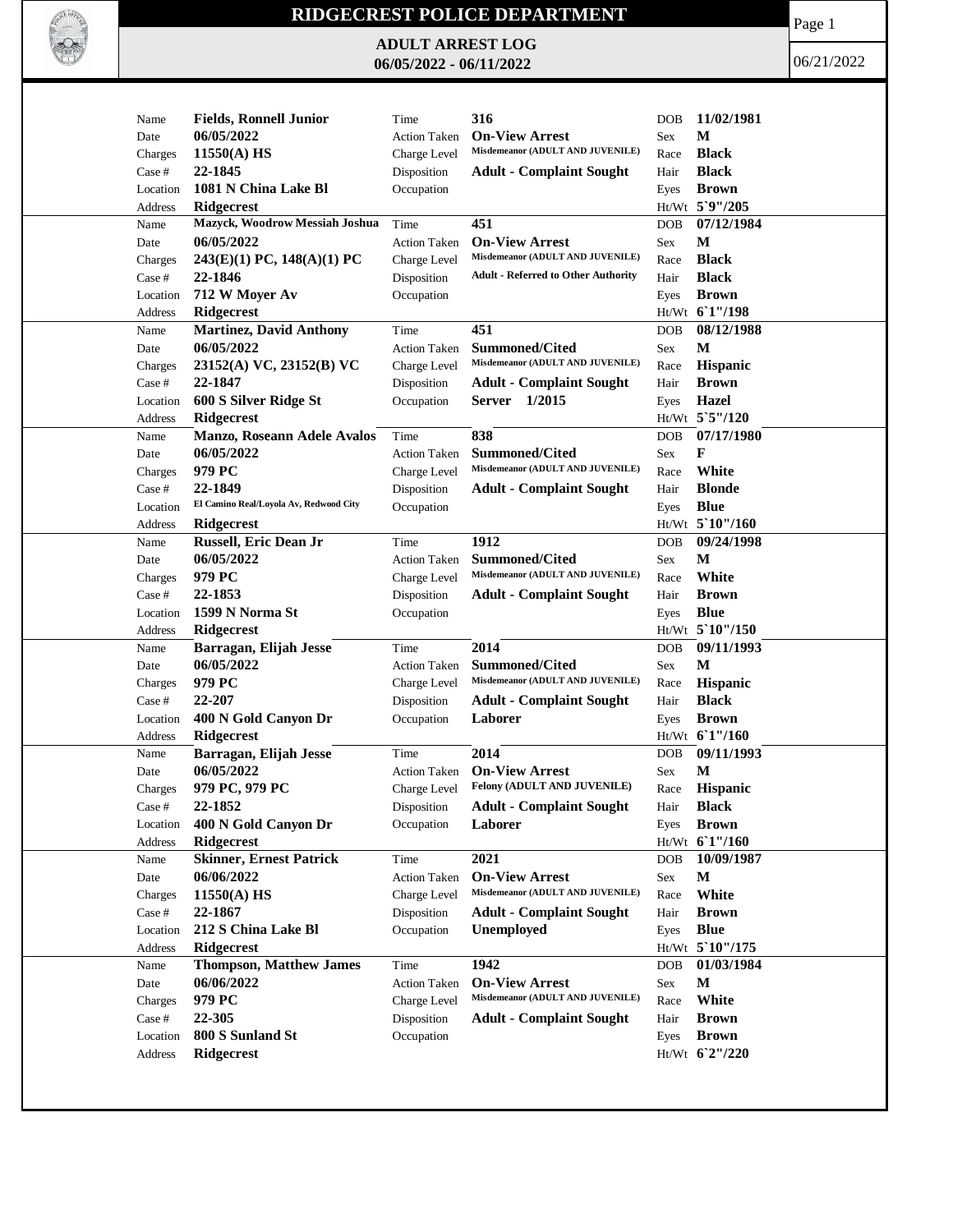|                     | ADULT ARREST LOG for 06/05/2022 - 06/11/2022 |                                     |                                                           |              |                                 |  |  |
|---------------------|----------------------------------------------|-------------------------------------|-----------------------------------------------------------|--------------|---------------------------------|--|--|
| Name                | <b>Sanders, Keith Lamont</b>                 | Time                                | 332                                                       | <b>DOB</b>   | 10/25/1966                      |  |  |
| Date                | 06/06/2022                                   | <b>Action Taken</b>                 | <b>On-View Arrest</b>                                     | Sex          | М                               |  |  |
| Charges             | 23152(G) VC                                  | Charge Level                        | Misdemeanor (ADULT AND JUVENILE)                          | Race         | <b>Black</b>                    |  |  |
| Case #              | 22-1855                                      | Disposition                         | <b>Adult - Complaint Sought</b>                           | Hair         | <b>Black</b>                    |  |  |
| Location            | 300 W Wilson Av                              | Occupation                          | None- Unemployed                                          | Eyes         | <b>Brown</b>                    |  |  |
| Address             | Ridgecrest                                   |                                     |                                                           |              | Ht/Wt 5'7"/175                  |  |  |
| Name                | <b>Thompson, Matthew James</b>               | Time                                | 1942                                                      | DOB          | 01/03/1984                      |  |  |
| Date                | 06/06/2022                                   | <b>Action Taken</b>                 | <b>On-View Arrest</b><br>Misdemeanor (ADULT AND JUVENILE) | Sex          | М                               |  |  |
| Charges             | 11550(A) HS, 979 PC<br>22-1866               | Charge Level<br>Disposition         |                                                           | Race         | White<br><b>Brown</b>           |  |  |
| Case #<br>Location  | 800 S Sunland St                             | Occupation                          | <b>Adult - Complaint Sought</b>                           | Hair<br>Eyes | <b>Brown</b>                    |  |  |
| Address             | <b>Ridgecrest</b>                            |                                     |                                                           |              | Ht/Wt 62"/220                   |  |  |
| Name                | <b>Gleghorn, Cortnie Dawn</b>                | Time                                | $\overline{7}$                                            | DOB          | 02/15/1995                      |  |  |
| Date                | 06/07/2022                                   | <b>Action Taken</b>                 | <b>Summoned/Cited</b>                                     | Sex          | F                               |  |  |
| Charges             | 979 PC                                       | Charge Level                        | Misdemeanor (ADULT AND JUVENILE)                          | Race         | White                           |  |  |
| Case #              | 22-1869                                      | Disposition                         | <b>Adult - Referred to Other Authority</b>                | Hair         | <b>Brown</b>                    |  |  |
| Location            | Jack Rach Rd/W Las Flores Av Occupation      |                                     |                                                           | Eyes         | <b>Brown</b>                    |  |  |
| Address             | <b>Ridgecrest</b>                            |                                     |                                                           |              | Ht/Wt 5`7"/330                  |  |  |
| Name                | Nelson, John Gilbert                         | Time                                | 225                                                       | <b>DOB</b>   | 10/26/1950                      |  |  |
| Date                | 06/07/2022                                   | <b>Action Taken</b>                 | <b>On-View Arrest</b>                                     | Sex          | M                               |  |  |
| Charges             | 23152(A) VC, 23152(B) VC                     | Charge Level                        | Misdemeanor (ADULT AND JUVENILE)                          | Race         | White                           |  |  |
| Case #              | 22-1871                                      | Disposition                         | <b>Adult - Complaint Sought</b>                           | Hair         | Gray                            |  |  |
| Location            | 100 W California Av                          | Occupation                          |                                                           | Eyes         | <b>Brown</b>                    |  |  |
| Address             | Ridgecrest                                   |                                     |                                                           |              | Ht/Wt 6'2"/180                  |  |  |
| Name                | Griffith, Claudia Areal                      | Time                                | 2157                                                      | <b>DOB</b>   | 07/11/1988                      |  |  |
| Date                | 06/07/2022                                   | <b>Action Taken</b>                 | <b>On-View Arrest</b><br>Misdemeanor (ADULT AND JUVENILE) | Sex          | F                               |  |  |
| Charges             | $12500(a)$ VC, $11364(A)$ HS                 | Charge Level                        |                                                           | Race         | <b>Black</b>                    |  |  |
| Case #              | 22-1877                                      | Disposition                         | <b>Adult - Complaint Sought</b>                           | Hair         | <b>Black</b>                    |  |  |
| Location<br>Address | 301 N China Lake Bl<br><b>Ridgecrest</b>     | Occupation                          | Unemployed                                                | Eyes         | <b>Brown</b><br>Ht/Wt 5`10"/185 |  |  |
| Name                | Haslam, Michael Beau                         | Time                                | 215                                                       | DOB          | 09/24/1973                      |  |  |
| Date                | 06/07/2022                                   | <b>Action Taken</b>                 | <b>On-View Arrest</b>                                     | Sex          | М                               |  |  |
| Charges             | 23152(A) VC, 23152(B) VC                     | Charge Level                        | Misdemeanor (ADULT AND JUVENILE)                          | Race         | White                           |  |  |
| Case #              | 22-1870                                      | Disposition                         | <b>Adult - Complaint Sought</b>                           | Hair         | <b>Blonde</b>                   |  |  |
| Location            | 1020 N Norma St                              | Occupation                          | Laborer                                                   | Eyes         | <b>Blue</b>                     |  |  |
| Address             | Ridgecrest                                   |                                     |                                                           |              | Ht/Wt 5'6"/190                  |  |  |
| Name                | Leushen, Brandon Lee Edward Time             |                                     | 1334                                                      | DOB          | 08/07/1993                      |  |  |
| Date                | 06/08/2022                                   | <b>Action Taken</b>                 | <b>Taken into Custody</b>                                 | Sex          | $\mathbf M$                     |  |  |
| Charges             | 14601(a) VC, 14601.1(a) VC, 2145             | Charge Level                        | Felony (ADULT AND JUVENILE)                               | Race         | White                           |  |  |
| Case #              | 22-1868                                      | Disposition                         | <b>Adult - Complaint Sought</b>                           | Hair         | <b>Brown</b>                    |  |  |
| Location            | W Robertson St/S Norma St                    | Occupation                          | Laborer                                                   | Eyes         | <b>Brown</b>                    |  |  |
| Address             | <b>Ridgecrest</b>                            |                                     |                                                           |              | Ht/Wt 5`9"/160                  |  |  |
| Name                | <b>Gronniger, John Robert</b>                | Time                                | 1526                                                      | <b>DOB</b>   | 06/24/1968                      |  |  |
| Date                | 06/08/2022                                   | <b>Action Taken</b>                 | <b>Summoned/Cited</b>                                     | Sex          | М                               |  |  |
| Charges             | 979 PC                                       | Charge Level                        | Misdemeanor (ADULT AND JUVENILE)                          | Race         | White                           |  |  |
| Case #              | 22-1887                                      | Disposition                         | <b>Adult - Referred to Other Authority</b>                | Hair         | <b>Brown</b>                    |  |  |
| Location            | 300 N Downs St                               | Occupation                          |                                                           | Eyes         | <b>Blue</b>                     |  |  |
| Address             | <b>Ridgecrest</b>                            |                                     | 2030                                                      |              | Ht/Wt 5`9"/160<br>11/04/1966    |  |  |
| Name                | <b>Morgan, William Douglas</b><br>06/08/2022 | Time                                | <b>Summoned/Cited</b>                                     | DOB          | $\mathbf M$                     |  |  |
| Date<br>Charges     | 243(A) PC                                    | <b>Action Taken</b><br>Charge Level | Misdemeanor (ADULT AND JUVENILE)                          | Sex<br>Race  | White                           |  |  |
| Case #              | 22-1891                                      | Disposition                         | <b>Adult - Complaint Sought</b>                           | Hair         | <b>Brown</b>                    |  |  |
| Location            | 408 S Inyo St.                               | Occupation                          |                                                           | Eyes         | Hazel                           |  |  |
| Address             | <b>Ridgecrest</b>                            |                                     |                                                           |              | Ht/Wt 5`9"/195                  |  |  |
| Name                | Cook, Brian Lorenzo Jr                       | Time                                | 123                                                       | DOB          | 03/21/1988                      |  |  |
| Date                | 06/09/2022                                   | <b>Action Taken</b>                 | <b>On-View Arrest</b>                                     | Sex          | M                               |  |  |
| Charges             | $12500(a)$ VC                                | Charge Level                        | Misdemeanor (ADULT AND JUVENILE)                          | Race         | <b>Black</b>                    |  |  |
| Case #              | 22-1893                                      | Disposition                         | <b>Adult - Complaint Sought</b>                           | Hair         | <b>Black</b>                    |  |  |
| Location            | 600 S Downs St                               | Occupation                          |                                                           | Eyes         | <b>Brown</b>                    |  |  |
| Address             | Ridgecrest                                   |                                     |                                                           |              | Ht/Wt 61"/178                   |  |  |
|                     |                                              |                                     |                                                           |              |                                 |  |  |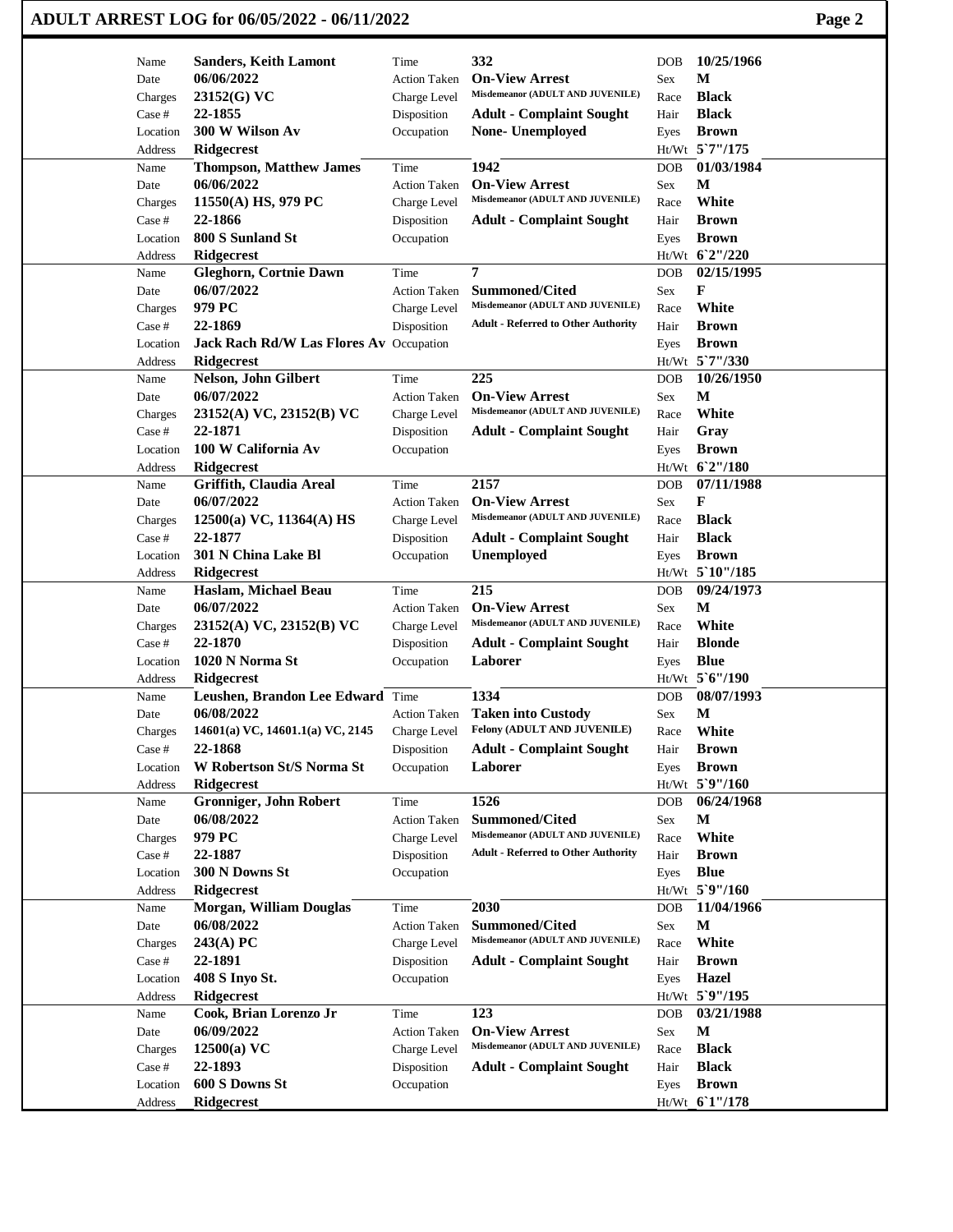|                         | ADULT ARREST LOG for 06/05/2022 - 06/11/2022 |                             |                                                           |                              | Page 3 |
|-------------------------|----------------------------------------------|-----------------------------|-----------------------------------------------------------|------------------------------|--------|
| Name                    | <b>Williams, Holly Kay</b>                   | Time                        | 1045                                                      | 02/11/1993<br><b>DOB</b>     |        |
| Date                    | 06/09/2022                                   | <b>Action Taken</b>         | <b>Summoned/Cited</b>                                     | F<br>Sex                     |        |
| Charges                 | $11364(A)$ HS                                | Charge Level                | Misdemeanor (ADULT AND JUVENILE)                          | White<br>Race                |        |
| Case #                  | 22-1897                                      | Disposition                 | <b>Adult - Complaint Sought</b>                           | <b>Blonde</b><br>Hair        |        |
| Location                | 300 W Upjohn Av                              | Occupation                  |                                                           | <b>Blue</b><br>Eyes          |        |
| Address                 | Ridgecrest                                   |                             |                                                           | Ht/Wt 5`2"/89                |        |
| Name                    | <b>Stewart, Lyn Dean</b>                     | Time                        | 1942                                                      | 07/22/1979<br>DOB            |        |
| Date                    | 06/09/2022                                   | <b>Action Taken</b>         | <b>On-View Arrest</b>                                     | М<br>Sex                     |        |
| Charges                 | 244.5(B) PC, 22610(a) PC                     | Charge Level                | Felony (ADULT AND JUVENILE)                               | <b>Black</b><br>Race         |        |
| Case #                  | 22-1900                                      | Disposition                 | <b>Adult - Complaint Sought</b>                           | <b>Black</b><br>Hair         |        |
| Location                | 115 S Sunland St                             | Occupation                  | Laborer                                                   | Hazel<br>Eyes                |        |
| Address                 | <b>Ridgecrest</b>                            |                             |                                                           | Ht/Wt 5`9"/150               |        |
| Name                    | <b>Williams, Holly Kay</b>                   | Time                        | 1045                                                      | 02/11/1993<br>DOB            |        |
| Date                    | 06/09/2022                                   | <b>Action Taken</b>         | <b>Summoned/Cited</b><br>Misdemeanor (ADULT AND JUVENILE) | F<br>Sex                     |        |
| Charges                 | <b>Warrant Arrest</b><br>22-535              | Charge Level                |                                                           | White<br>Race                |        |
| Case #                  |                                              | Disposition                 | <b>Adult - Referred to Other Authority</b>                | <b>Blonde</b><br>Hair        |        |
| Location                | 500 W Upjohn Av                              | Occupation                  |                                                           | <b>Blue</b><br>Eyes          |        |
| Address                 | <b>Ridgecrest</b>                            |                             | 1045                                                      | Ht/Wt 5`2"/89<br>02/11/1993  |        |
| Name<br>Date            | <b>Williams, Holly Kay</b><br>06/09/2022     | Time<br><b>Action Taken</b> | <b>Summoned/Cited</b>                                     | <b>DOB</b><br>F<br>Sex       |        |
|                         | 979 PC                                       | Charge Level                | Misdemeanor (ADULT AND JUVENILE)                          | White<br>Race                |        |
| Charges<br>Case #       | 22-601                                       | Disposition                 | <b>Adult - Referred to Other Authority</b>                | <b>Blonde</b><br>Hair        |        |
| Location                | 300 W Upjohn Av                              | Occupation                  |                                                           | <b>Blue</b><br>Eyes          |        |
| Address                 | Ridgecrest                                   |                             |                                                           | Ht/Wt 5`2"/89                |        |
| Name                    | Newton, Steven Lee                           | Time                        | 134                                                       | 07/31/1992<br><b>DOB</b>     |        |
| Date                    | 06/10/2022                                   | <b>Action Taken</b>         | <b>Summoned/Cited</b>                                     | М<br>Sex                     |        |
| Charges                 | 23152(A) VC, 23152(B) VC                     | Charge Level                | Misdemeanor (ADULT AND JUVENILE)                          | White<br>Race                |        |
| Case #                  | 22-1901                                      | Disposition                 | <b>Adult - Complaint Sought</b>                           | <b>Brown</b><br>Hair         |        |
| Location                | 100 E California Av                          | Occupation                  | Unemployed                                                | <b>Brown</b><br>Eyes         |        |
| Address                 | Ridgecrest                                   |                             |                                                           | $Ht/Wt$ 6/150                |        |
| Name                    | <b>Chavez, Roberta Susan</b>                 | Time                        | 1709                                                      | 07/16/1982<br><b>DOB</b>     |        |
| Date                    | 06/10/2022                                   | <b>Action Taken</b>         | <b>Summoned/Cited</b>                                     | F<br>Sex                     |        |
| Charges                 | <b>Outside Warr. - M</b>                     | Charge Level                | Misdemeanor (ADULT AND JUVENILE)                          | Hispanic<br>Race             |        |
| Case #                  | 22-1909                                      | Disposition                 | <b>Adult - Complaint Sought</b>                           | <b>Brown</b><br>Hair         |        |
| Location                | 1322 N Downs St                              | Occupation                  | Laborer                                                   | Green<br>Eyes                |        |
| Address                 | Ridgecrest                                   |                             |                                                           | Ht/Wt 5'4"/160               |        |
| Name                    | Seymour, Larry David Jr                      | Time                        | 20                                                        | 07/23/1982<br>DOB            |        |
| Date                    | 06/10/2022                                   | <b>Action Taken</b>         | Summoned/Cited                                            | $\mathbf M$<br>Sex           |        |
| Charges                 | 23152 VC                                     | Charge Level                | Misdemeanor (ADULT AND JUVENILE)                          | White<br>Race                |        |
| Case #                  | 22-1914                                      | Disposition                 | <b>Adult - Complaint Sought</b>                           | <b>Blonde</b><br>Hair        |        |
| Location                | 700 N Norma St                               | Occupation                  | <b>Unemployed</b>                                         | <b>Blue</b><br>Eyes          |        |
| Address                 | <b>Inyokern</b>                              |                             |                                                           | Ht/Wt 5`5"/170               |        |
| Name                    | <b>Shubin, Mark Stephen</b>                  | Time                        | 2154                                                      | 04/24/1993<br><b>DOB</b>     |        |
| Date                    | 06/10/2022<br>23152(A) VC                    | <b>Action Taken</b>         | <b>On-View Arrest</b><br>Misdemeanor (ADULT AND JUVENILE) | M<br>Sex<br>White            |        |
| Charges<br>Case #       | 22-1915                                      | Charge Level                |                                                           | Race<br>Hair<br><b>Brown</b> |        |
| Location                | 700 N Norma St                               | Disposition<br>Occupation   | <b>Adult - Complaint Sought</b>                           | <b>Brown</b>                 |        |
| Address                 | Kerman                                       |                             |                                                           | Eyes<br>Ht/Wt 5'4"/200       |        |
| Name                    | Ray, Guy William                             | Time                        | 2033                                                      | 08/18/1989<br>DOB            |        |
| Date                    | 06/10/2022                                   | <b>Action Taken</b>         | <b>Taken into Custody</b>                                 | М<br>Sex                     |        |
| Charges                 | 979 PC, 979 PC                               | Charge Level                | Felony (ADULT AND JUVENILE)                               | White<br>Race                |        |
| Case #                  | 22-1912                                      | Disposition                 | <b>Adult - Referred to Other Authority</b>                | <b>Brown</b><br>Hair         |        |
| Location                | 300 S Warner St                              | Occupation                  | <b>None</b>                                               | <b>Blue</b><br>Eyes          |        |
| Address                 | <b>Ridgecrest</b>                            |                             |                                                           | Ht/Wt 5'6"/145               |        |
| Name                    | Ray, Guy William                             | Time                        | 2033                                                      | 08/18/1989<br><b>DOB</b>     |        |
| Date                    | 06/10/2022                                   | <b>Action Taken</b>         | <b>Taken into Custody</b>                                 | $\mathbf M$<br>Sex           |        |
| Charges                 | <b>Warrant Arrest</b>                        | Charge Level                | Felony (ADULT AND JUVENILE)                               | White<br>Race                |        |
| $\operatorname{Case}$ # | 21-2559                                      | Disposition                 | <b>Adult - Referred to Other Authority</b>                | <b>Brown</b><br>Hair         |        |
| Location                | 300 S Warner St                              | Occupation                  | <b>None</b>                                               | <b>Blue</b><br>Eyes          |        |
| Address                 | Ridgecrest                                   |                             |                                                           | Ht/Wt_5`6"/145               |        |
|                         |                                              |                             |                                                           |                              |        |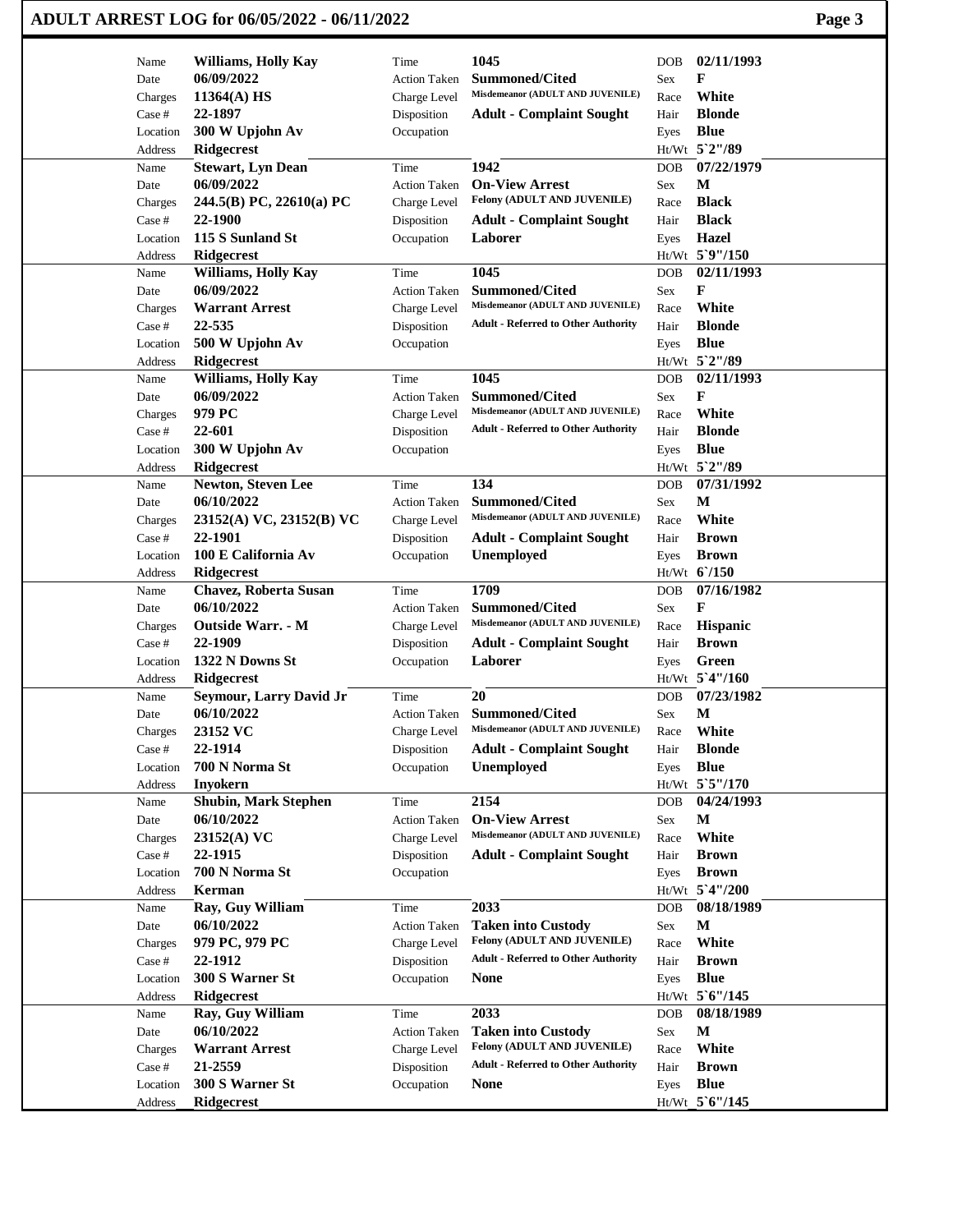|                     | ADULT ARREST LOG for 06/05/2022 - 06/11/2022      |                             |                                                           |             | Page 4                        |
|---------------------|---------------------------------------------------|-----------------------------|-----------------------------------------------------------|-------------|-------------------------------|
| Name                | <b>Delacruz, Luis Miguel</b>                      | Time                        | 1914                                                      | <b>DOB</b>  | 01/18/1993                    |
| Date                | 06/10/2022                                        | <b>Action Taken</b>         | <b>Summoned/Cited</b>                                     | Sex         | M                             |
| Charges             | $12500(a)$ VC                                     | Charge Level                | Misdemeanor (ADULT AND JUVENILE)                          | Race        | Hispanic                      |
| Case #              | 22-1911                                           | Disposition                 | <b>Adult - Complaint Sought</b>                           | Hair        | <b>Black</b>                  |
| Location            | 400 E Ridgecrest Av                               | Occupation                  |                                                           | Eyes        | <b>Brown</b>                  |
| Address             | <b>North Hollywood</b>                            |                             |                                                           |             | Ht/Wt 5`9"/225                |
| Name                | Alejandro, Rory                                   | Time                        | 1128                                                      | <b>DOB</b>  | 06/25/1986                    |
| Date                | 06/10/2022                                        | <b>Action Taken</b>         | <b>Summoned/Cited</b>                                     | Sex         | M                             |
| Charges             | 979 PC                                            | Charge Level                | Misdemeanor (ADULT AND JUVENILE)                          | Race        | White                         |
| Case #              | 22-1904                                           | Disposition                 | <b>Adult - Complaint Sought</b>                           | Hair        | <b>Black</b>                  |
| Location            | 100 N China Lake Blvd                             | Occupation                  |                                                           | Eyes        | <b>Brown</b>                  |
| Address             | <b>Kern County</b>                                |                             |                                                           |             | Ht/Wt 61"/170                 |
| Name                | Raborg, Elizabeth Katrina Vita Time<br>06/10/2022 |                             | 248<br><b>On-View Arrest</b>                              | <b>DOB</b>  | 12/28/1994<br>F               |
| Date                | 243(E)(1) PC                                      | <b>Action Taken</b>         | Misdemeanor (ADULT AND JUVENILE)                          | Sex<br>Race | White                         |
| Charges<br>Case #   | 22-1902                                           | Charge Level<br>Disposition | <b>Adult - Complaint Sought</b>                           | Hair        | <b>Blonde</b>                 |
| Location            | 609 W Coral Av                                    | Occupation                  |                                                           |             | <b>Blue</b>                   |
| <b>Address</b>      | <b>Ridgecrest</b>                                 |                             |                                                           | Eyes        | Ht/Wt 5'11"/140               |
| Name                | <b>Doucette, Patrick Lamar</b>                    | Time                        | 2302                                                      | <b>DOB</b>  | 07/06/1970                    |
| Date                | 06/10/2022                                        | <b>Action Taken</b>         | <b>Summoned/Cited</b>                                     | Sex         | M                             |
| Charges             | 979 PC, 14601.1(a) VC, Outside W                  | Charge Level                | Misdemeanor (ADULT AND JUVENILE)                          | Race        | <b>Black</b>                  |
| Case #              | 22-1918                                           | Disposition                 | <b>Adult - Complaint Sought</b>                           | Hair        | <b>Black</b>                  |
| Location            | 200 W Felspar Av                                  | Occupation                  |                                                           | Eyes        | <b>Blue</b>                   |
| Address             | <b>Ridgecrest</b>                                 |                             |                                                           |             | Ht/Wt 61"/210                 |
| Name                | Lyons, Jacqueline Junita                          | Time                        | 2247                                                      | <b>DOB</b>  | 10/21/1965                    |
| Date                | 06/10/2022                                        | <b>Action Taken</b>         | <b>Summoned/Cited</b>                                     | Sex         | F                             |
| Charges             | 979 PC                                            | Charge Level                | Misdemeanor (ADULT AND JUVENILE)                          | Race        | <b>Black</b>                  |
| Case #              | 22-1917                                           | Disposition                 | <b>Adult - Referred to Other Authority</b>                | Hair        | <b>Black</b>                  |
| Location            | 700 N Norma St                                    | Occupation                  |                                                           | Eyes        | <b>Brown</b>                  |
| Address             | <b>Ridgecrest</b>                                 |                             |                                                           |             | Ht/Wt 61"/187                 |
| Name                | Landrum, Sara Suk                                 | Time                        | 129                                                       | <b>DOB</b>  | 09/13/1982                    |
| Date                | 06/11/2022                                        | <b>Action Taken</b>         | <b>Summoned/Cited</b>                                     | Sex         | F                             |
| Charges             | 23152 VC                                          | Charge Level                | Misdemeanor (ADULT AND JUVENILE)                          | Race        | <b>Asian/Pacific Islander</b> |
| Case #              | 22-1922                                           | Disposition                 | <b>Adult - Complaint Sought</b>                           | Hair        | <b>Black</b>                  |
| Location            | 700 N Norma St                                    | Occupation                  | Server                                                    | Eyes        | <b>Brown</b>                  |
| Address             | <b>Ridgecrest</b>                                 |                             |                                                           |             | Ht/Wt 5'6"/130                |
| Name                | Dubois, David Russell                             | Time                        | 236                                                       | DOB         | 12/04/1975                    |
| Date                | 06/11/2022                                        | <b>Action Taken</b>         | <b>On-View Arrest</b>                                     | Sex         | $\mathbf M$                   |
| Charges             | $11377(A)$ HS, $11364(A)$ HS                      | Charge Level                | Misdemeanor (ADULT AND JUVENILE)                          | Race        | White                         |
| Case #              | 22-1924                                           | Disposition                 | <b>Adult - Referred to Other Authority</b>                | Hair        | <b>Brown</b>                  |
| Location            | 360 S Desert Candles St                           | Occupation                  |                                                           | Eyes        | Hazel                         |
| Address             | <b>Inyokern</b>                                   |                             |                                                           |             | Ht/Wt 6'/186                  |
| Name                | Weza, Robin                                       | Time                        | 2003                                                      | <b>DOB</b>  | 09/02/1957                    |
| Date                | 06/11/2022                                        | <b>Action Taken</b>         | <b>On-View Arrest</b><br>Misdemeanor (ADULT AND JUVENILE) | Sex         | F                             |
| Charges             | 647(F) PC                                         | Charge Level                |                                                           | Race        | White                         |
| Case #              | 22-1929<br>927 S China Lake Blvd                  | Disposition<br>Occupation   | <b>Adult - Complaint Sought</b>                           | Hair        | <b>Brown</b><br><b>Hazel</b>  |
| Location<br>Address | <b>Wofford Heights</b>                            |                             |                                                           | Eyes        | Ht/Wt 4'11"/111               |
| Name                | <b>Strovers, Dana Michelle</b>                    | Time                        | 1950                                                      | DOB         | 06/17/1968                    |
| Date                | 06/11/2022                                        | <b>Action Taken</b>         | <b>On-View Arrest</b>                                     | Sex         | F                             |
| Charges             | 422(A) PC, 23152(B) VC, 23152(A)                  | Charge Level                | Felony (ADULT AND JUVENILE)                               | Race        | White                         |
| Case #              | 22-1928                                           | Disposition                 | <b>Adult - Referred to Other Authority</b>                | Hair        | <b>Blonde</b>                 |
| Location            | 400 W Drummond Av                                 | Occupation                  |                                                           | Eyes        | <b>Blue</b>                   |
| Address             | <b>Ridgecrest</b>                                 |                             |                                                           |             | $Ht/Wt$ 5 2"/150              |
| Name                | <b>Sanchez, Anthony Gabriel</b>                   | Time                        | 143                                                       | <b>DOB</b>  | 04/08/1984                    |
| Date                | 06/11/2022                                        | <b>Action Taken</b>         | <b>On-View Arrest</b>                                     | Sex         | $\mathbf M$                   |
| Charges             | 647(H) PC, 647(I) PC                              | Charge Level                | Misdemeanor (ADULT AND JUVENILE)                          | Race        | Hispanic                      |
| Case #              | 22-1923                                           | Disposition                 | <b>Adult - Complaint Sought</b>                           | Hair        | <b>Brown</b>                  |
| Location            | 1081 N China Lake Bl                              | Occupation                  | Laborer                                                   | Eyes        | <b>Brown</b>                  |
| Address             | Ridgecrest                                        |                             |                                                           |             | Ht/Wt 5`9"/150                |
|                     |                                                   |                             |                                                           |             |                               |

 $\mathbf{I}$